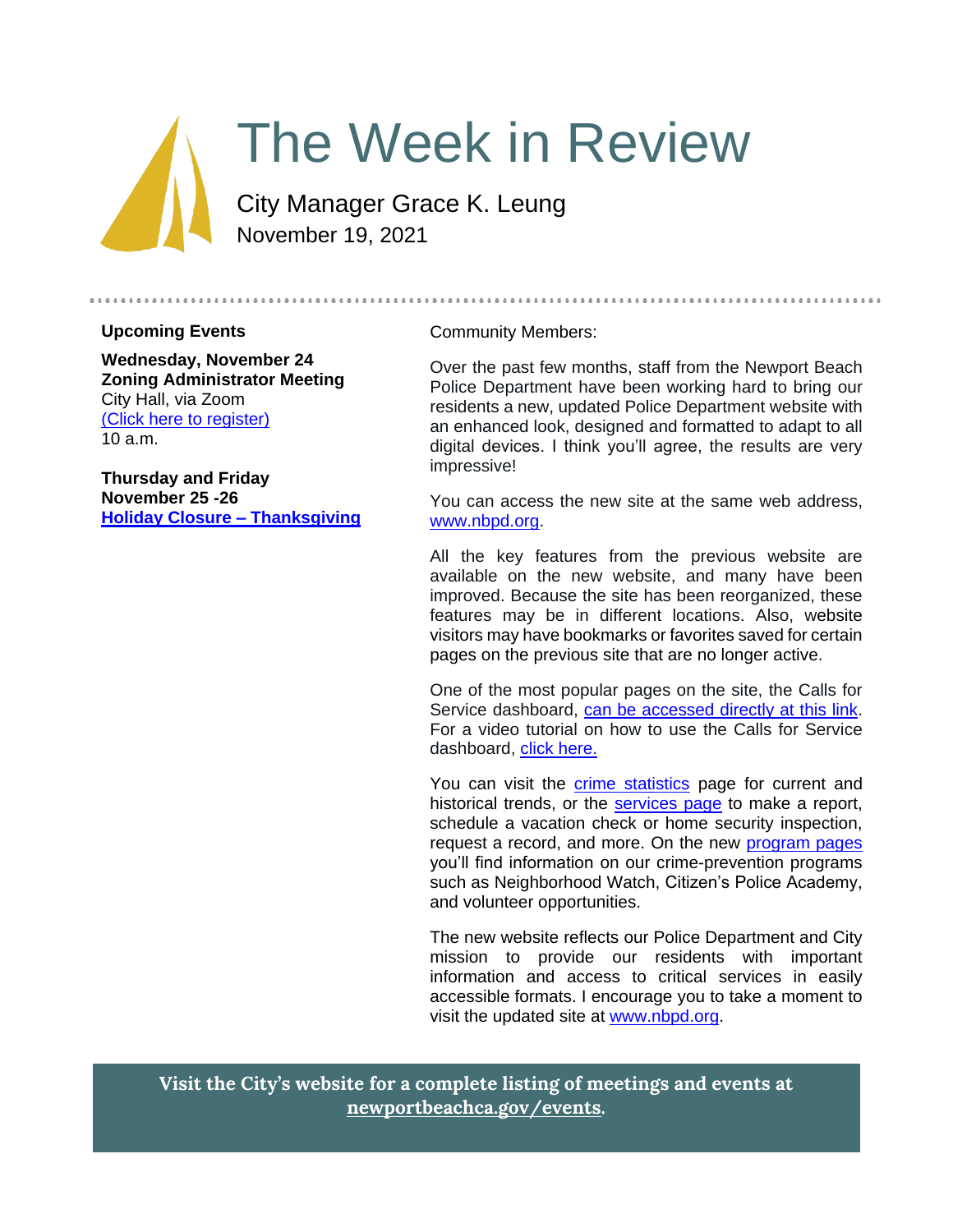As a reminder, City Hall and most City facilities will be closed November 25 and 26 for the Thanksgiving Holiday. This newsletter will be on hiatus for a week, returning on December 3. Happy Thanksgiving to you and your families!

## **COVID-19 Cases in Newport Beach**

As of November 18, the total cumulative number of COVID-19 cases in Newport Beach was 5,242, an increase of 52 cases from November 12. The total number of cases in Orange County as of November 18 was 309,969, an increase of 1,981 cases from November 12. The number of recovered COVID-19 patients countywide as of November 18 was 297,972. These figures are provided to Orange County by the California Department of Public Health. The County's daily, weekday update of COVID-19 case information is **available [at this](https://occovid19.ochealthinfo.com/covid-19-vaccine-distribution-channels) link.** Those seeking vaccination options can visit the HCA page at this [link](https://occovid19.ochealthinfo.com/covid-19-vaccine-distribution-channels) by the California Department of Public Health.

### **Participate in Council Redistricting with Your Own Map**

As part of the Council redistricting process, the public is invited to help balance the population within the seven Council Districts using the latest data from the 2020 U.S. Census. Mapping tools are available at<https://www.newportbeachca.gov/redistricting> that will enable the public to create their own maps and submit them as public comment for the City Council Ad Hoc Redistricting Committee to consider at their next meeting on December 13, 2021. All maps are due by December 6 at 5:30 p.m.

#### **Homelessness Update**

- 20 people who had been experiencing homelessness in Newport Beach are now sheltered in the Costa Mesa Bridge Shelter.
- City Net, the City's contract homeless services agency, assisted several clients obtaining Emergency Housing Vouchers. Emergency Housing Vouchers are funded by the American Rescue Plan Act of 2021 and allow people to pay affordable rent based on their fixed incomes. Nine people experiencing homelessness in Newport Beach have been awarded vouchers. The voucher program is administered by the Orange County Housing Authority. City Net is assisting Newport Beach clients with completing the necessary paperwork, obtaining bank statements, touring potential rental apartments, and more.
- A woman participating in the Trellis Community Impact Team, a City-contracted program to build work skills, is now housed after being reunited with her mother and son in Montebello. The women entered the Costa Mesa Bridge Shelter in May after living in her car by the Newport Pier for more than a year. Trellis International is a Costa Mesa-based non-profit organization provides volunteer opportunities for individuals experiencing homelessness or housing insecurity to learn and/or rebuild job skills and a path toward stable employment and housing. Through volunteer projects managed by Trellis' Community Impact Team (CIT), participants develop and refine job skills needed to reenter the job market and remain employed. The projects may include cleanup of beaches, hiking trails, parking lots, piers and other public areas, graffiti removal, vegetation trimming and removal, and more.
- A 77-year-old woman who had been living in her car for several years was placed into permanent housing in Indio. During the transition, City Net staff helped her stay at Grandma's House of Hope, a Santa Ana-based provider of housing for women in crisis. The Newport Beach Animal Shelter temporarily cared for the woman's dog and two cats while she relocated.
- City Net enrolled a family of three living in their car into services and helped them move into an apartment in Yorba Linda. Both parents continue to work in Newport Beach and their child attends a Newport-Mesa Unified School District school.
- City Net helped placed three clients who were staying by the Newport Pier into the Yale Navigation Center in Santa Ana. The Yale center provides shelter for as many as 425 people experiencing